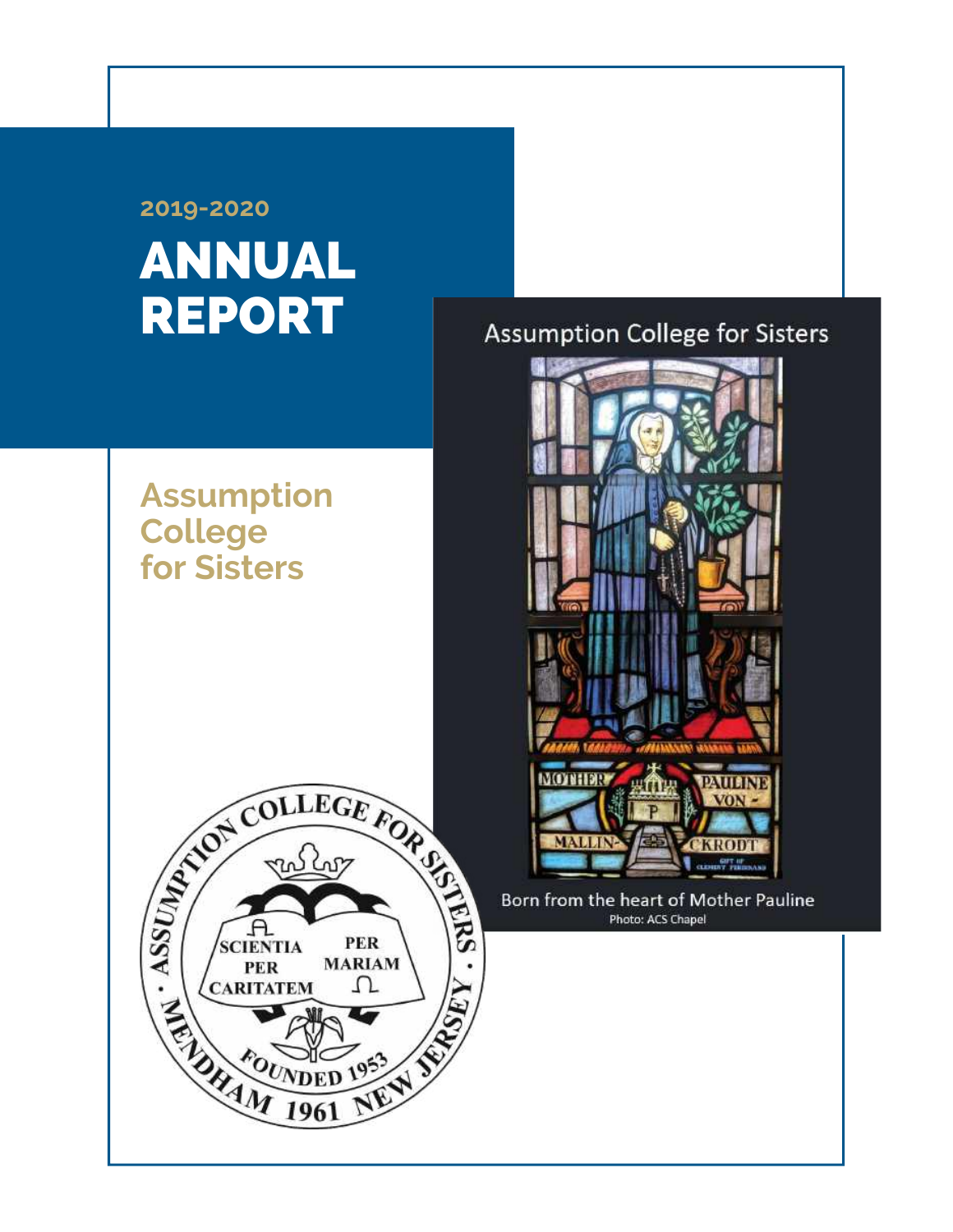### MISSION STATEMENT **Teach a Sister... Touch the World**

**Impelled by Christ's love, Assumption College for Sisters, through Education and Community, forms servant leaders who transforms lives**



### MESSAGE FROM THE PRESIDENT

Dear Friends,

Is this the year never to be forgotten? Our life as usual at ACS became quite "unusual." But rather than lament the past and what we currently must do, we thank God for His many blessings on Assumption College for Sisters:

Everyone, faculty, staff, students remained safe and healthy.



Because several of our students are Ministers of Holy Communion, each day we were able to pray Office and have a communion service

Remote learning took place in real time and thanks to the efforts of faculty and staff, students learned much and did well academically.

Although we could not invite friends to our Commencement ceremony, we had a great celebration.

And now…for the year ahead…Carefully following the Re-Start standards for Higher Education in the State of NJ along with CDC guidelines, we submitted our required plan which is posted on our website. All protocols were reviewed with faculty, staff, and students.

The Foundress of the Sisters of Christian Charity, Blessed Pauline von Mallinckrodt wrote the following at the height of the Kulturkampf (war against religion and culture) when the Motherhouse was confiscated by the government and the Sisters could no longer teach in the schools: "A glance into the future could well fill our hearts with fear and fright, if we did not know the dear Lord still lives and will direct all for the best."

So, inspired by this same confidence in God and counting on your prayers and support, we proceed!

Sincerely,

Sister Joseph Spring, S.C.C.

SISTER JOSEPH SPRING, SCC PRESIDENT

**"A glance into the future could well fill our hearts with fear and fright, if we did not know the dear Lord still lives and will direct all for the best."**

**- Blessed Pauline von Mallinckrodt, SCC Foundress**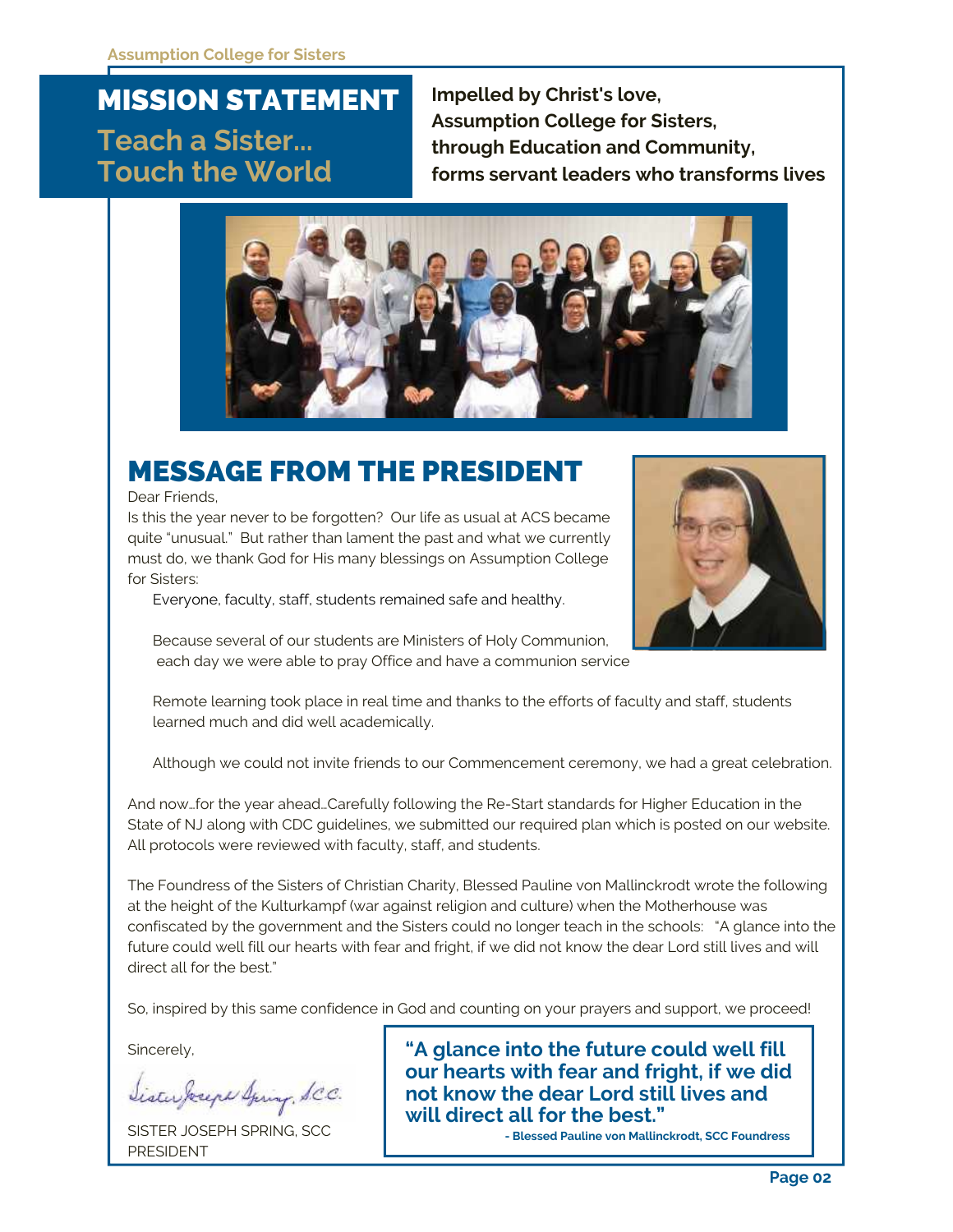#### **Assumption College for Sisters**

### FINANCIALS **Fiscal Year: July 1, 2019 to June 30, 2020**



### **GOVERNANCE**

**2019 - 2020**

#### **Members**

Sister Mary Edward Spohrer, SCC,Chair Sister Marlene Weitzel, SCC Sister Marie Pauline Demek, SCC Sister Joann Marie Aumand, SCC

#### **Board of Trustees**

Andrew Anselmi, Esq., Chair Angelo Sansano, Vice-Chair Kenneth Betz Frances Cavalero Rev. Msgr. Sylvester Cronin Timothy Duffy, Esq. Rev. Martin Glynn Kristy Goulart Mary Alice Lawless Sister Diane Moughan, SCC Sheila O'Leary Ellen Sandman Louis Scarpa Sister Joseph Spring, SCC, President Timothy Shea Anthony Sturla

**Trustees Emeriti** Stephanie Bennett-Smith, Ph.D. William Meisner, Ed.D.

# **Thank you to our 2020 Honorees**



**The Education Award Brother Paul Diveny, OSB**

**The Servant Leader Award Thomas Anselmi**

**The Family Life Award Louis & Julianne Modugno**

"**I thank my God whenever I think of you and every time I pray for you, I pray with joy." ~Philippians 1:3**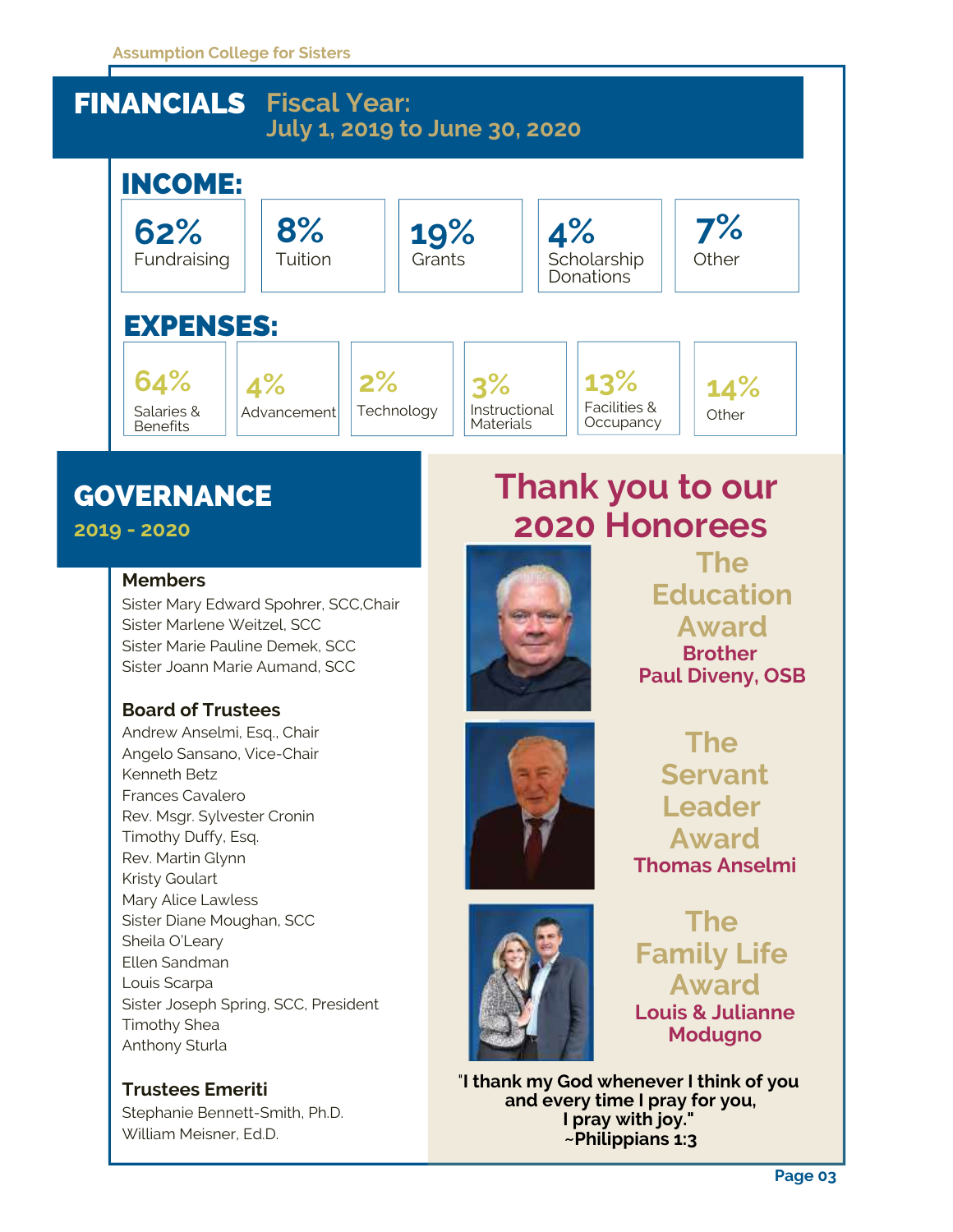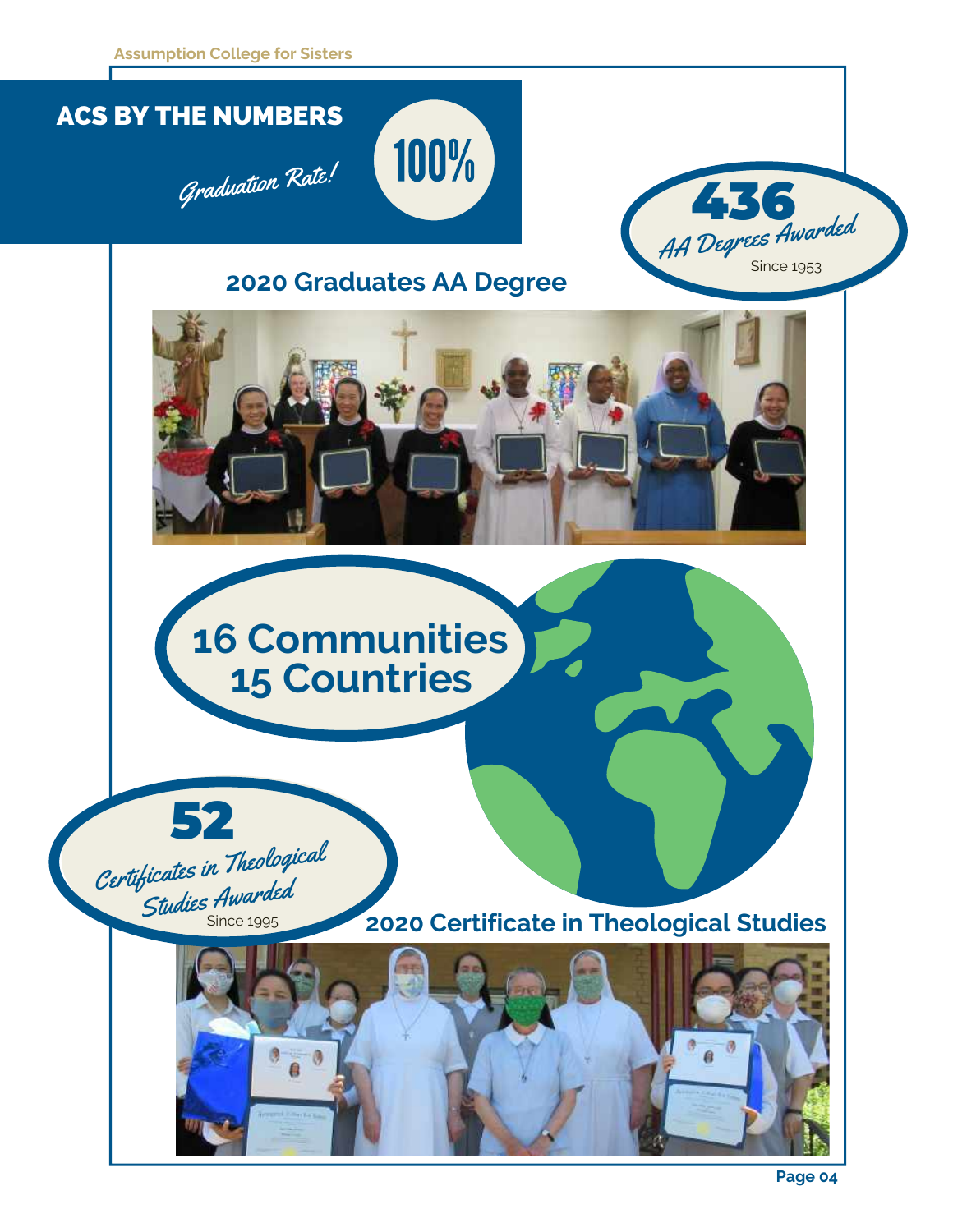#### INSTITUTIONAL GOAL: INTEGRATED RELIGIOUS FORMATION

**By providing sound theology and philosophy courses in an atmosphere of integrity and shared vision, the administration and faculty strive to enhance the religious formation of the students within the context of their own distinctive community charisms.**



### INSTITUTIONAL GOAL: LEADERSHIP

**ACS strives to form women who will be a light for the world and a leaven in society**





### INSTITUTIONAL GOAL: SERVICE

**Service, Central to Christian discipleship, is an essential aspect of ACS**